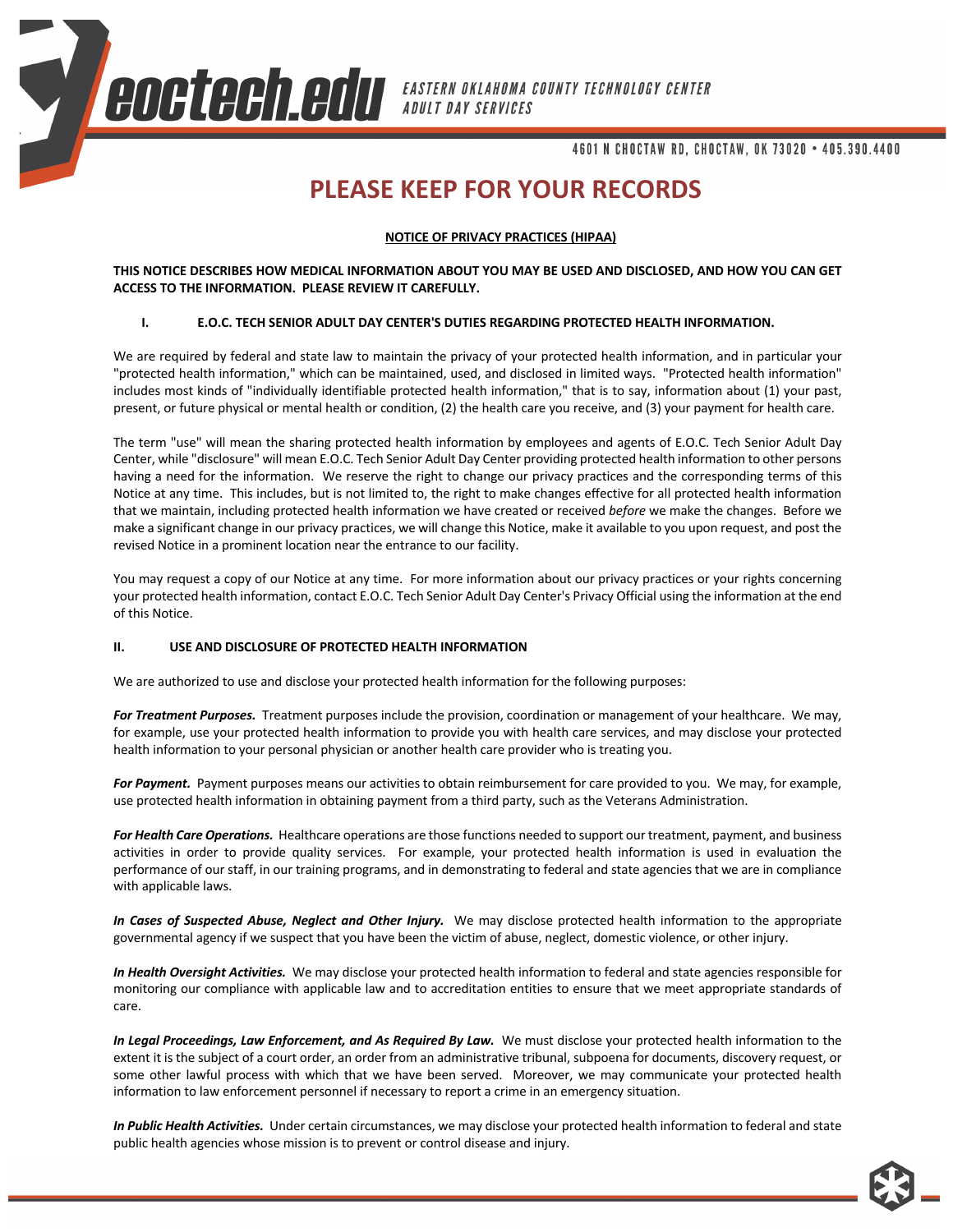**COCTOCH COL** EASTERN OKLAHOMA COUNTY TECHNOLOGY CENTER

# 4601 N CHOCTAW RD, CHOCTAW, OK 73020 . 405.390.4400

*In Situations of Serious and Immediate Threats to Health and Safety.* We may disclose your protected health information when, consistent with federal or state law, we reasonably believe disclosure is necessary to prevent or lessen a serious and immediate threat to your health or safety, or that of another individual or the public-at-large.

*For Specialized Government Functions.* We may disclose your protected health information if needed for certain military and veterans' activities, national security matters, and intelligence activities.

*In Situations Involving Military Activity.* When appropriate conditions apply, we may use or disclose your protected health information to authorized federal officials for conducting national security and intelligence activities.

*For Workers' Compensation Purposes.* We may disclose your protected health information as authorized to comply with workers' compensation laws and similar programs.

*To Personal Representatives.* We may disclose your protected health information to certain persons authorized by state law to act on your behalf, including, but not limited to, a guardian, attorney-in-fact, executor or administrator.

*To Individuals Involved with Your Care.* Under certain circumstances, such as your incapacity, we may disclose protected health information about you to a friend or family member who is involved in your medical care or who pays for the services you receive.

*Other Uses and Disclosures.* Before we can use or disclose your protected health information for other purposes, we must obtain your written authorization. You or your personal representative can revoke the authorization, but the revocation must be in writing and delivered to us. In addition, the revocation will not affect any uses or disclosures permitted by your authorization while it was in effect.

#### **II. OTHER USES AND DISCLOSURES**

*Health Benefits and Services.* We may contact you about health-related benefits and services that may be of interest to you.

*Fundraising.* We may contact you to raise funds for E.O.C. Tech Senior Adult Day Center.

### **III. YOUR RIGHTS WITH RESPECT TO PROTECTED HEALTH INFORMATION**

If you wish to exercise any of your rights discussed below, contact the Privacy Official identified below:

*Access to Protected Health Information.* With limited exceptions, you have the right to look at your protected health information. You must submit a written request to the Privacy Official whose name, address, and telephone number are included at the end of this Notice. We can provide you with a request form, or you may mail a request letter to the Privacy Official.

*Obtain a Copy, Summary, or Explanation of Your Protected Health Information.* You may request in writing a photocopy of your protected health information. We can provide you with a request form, or you may mail a request letter to the Privacy Official. We will charge a reasonable rate (i) per-page and (ii) per-hour for staff time to copy your protected health information. You will also be charged for postage if you request that the copies are to be mailed. The Privacy Official can tell you what the approximate cost will be to copy the information. If you request the information in some form other than photocopies, we will accede to your request if at all possible, and will charge a reasonable cost-based fee for providing the information in the alternative format. The Privacy Official can tell you what the approximate cost will be to reproduce the protected health information in the format you request.

You may also request in writing that we prepare a summary or explanation of your protected health information. We will do so for a fee. We can provide you with a request form, or you may mail a request letter to the Privacy Official. The Privacy Official can tell you what the cost will be to prepare the requested summary or explanation.

*Request to Change Protected Health Information.* In the event you believe that your protected health information is incomplete or inaccurate, you may request in writing that your protected health information be amended or corrected. The request must be in writing and must explain why you believe the information should be changed. We may deny your request under certain circumstances. We can provide you with a request form, or you may mail a request letter to the Privacy Official.

*Request an Accounting of Disclosure and Use of Protected Health Information.* Subject to certain exceptions, you have the right to know to whom we have disclosed your protected health information. The exceptions include (1) prior disclosures to you, (2) disclosures you authorized, (3) disclosures to carry out treatment, payment, and healthcare operations. In addition, the disclosures need not include those that took place before April 14, 2003, and in any event, disclosures that took place more than